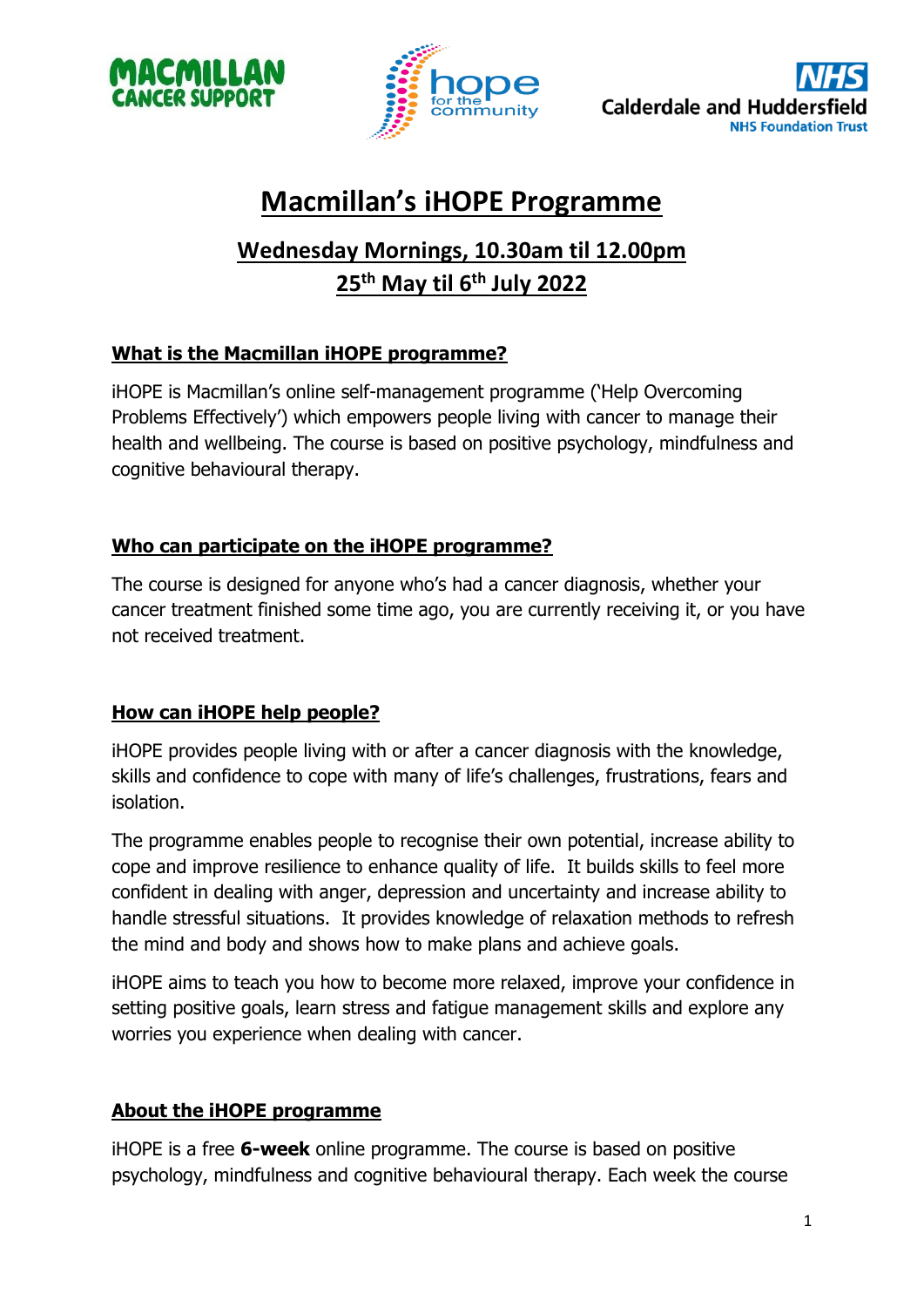covers topics like: • smarter goal setting • priorities and values • living positively with fears for the future • building character strengths • physical activity • eating well • managing stress • coping with fatigue.

It includes quizzes, worksheets, audio and video materials, interactive gratitude and goal setting and social networking via online forums. You can do the course on your PC, laptop, tablet or smartphone.

The course is facilitated by trained facilitators including people who themselves have an experience of living with cancer.

iHOPE will take around 3 hours each week for the six week period of the course. This will include **up to 2 hours** to complete each weekly session by yourself, which you can complete at any time which is convenient to you. You will also have the option to **join weekly online discussion sessions** with the iHOPE facilitators which will run on **Wednesday Mornings, 10.30am to 12.00pm from 25th May to 6th July, via Microsoft Teams.**

#### **What have local patients said about the iHOPE Course?**

"I was a little sceptical about taking part in the course to begin with, I'm unsure why. However, I am so glad I made the decision to take part. It has given me lots of strategies and tools to use and a different way to look at certain situations. Everyone in the group has been so supportive of each other."

"In my opinion, the weekly online group was a major factor in helping me to complete the iHope course and benefit from it. Sharing experiences and feelings with others made me feel as if I was not alone."

"Thank you so much for facilitating the iHope course. I have really enjoyed doing it and learnt a lot. I especially think that the weekly Microsoft Team meetings we had to talk about our progress and keep in touch with one another, were very beneficial."

"I just want to thank you for allowing me to do the course. I found each week incredibly thought provoking, and I have made copious notes, which I have been rereading. I found the parts on unhelpful thinking especially pertinent. What a very clever course - I have so much more understanding of my thought process now, and a load of strategies to use."

"Dad (and myself) found the iHope course very beneficial and got <sup>a</sup> lot out of it and he now has <sup>a</sup> more positive outlook on life because of it."